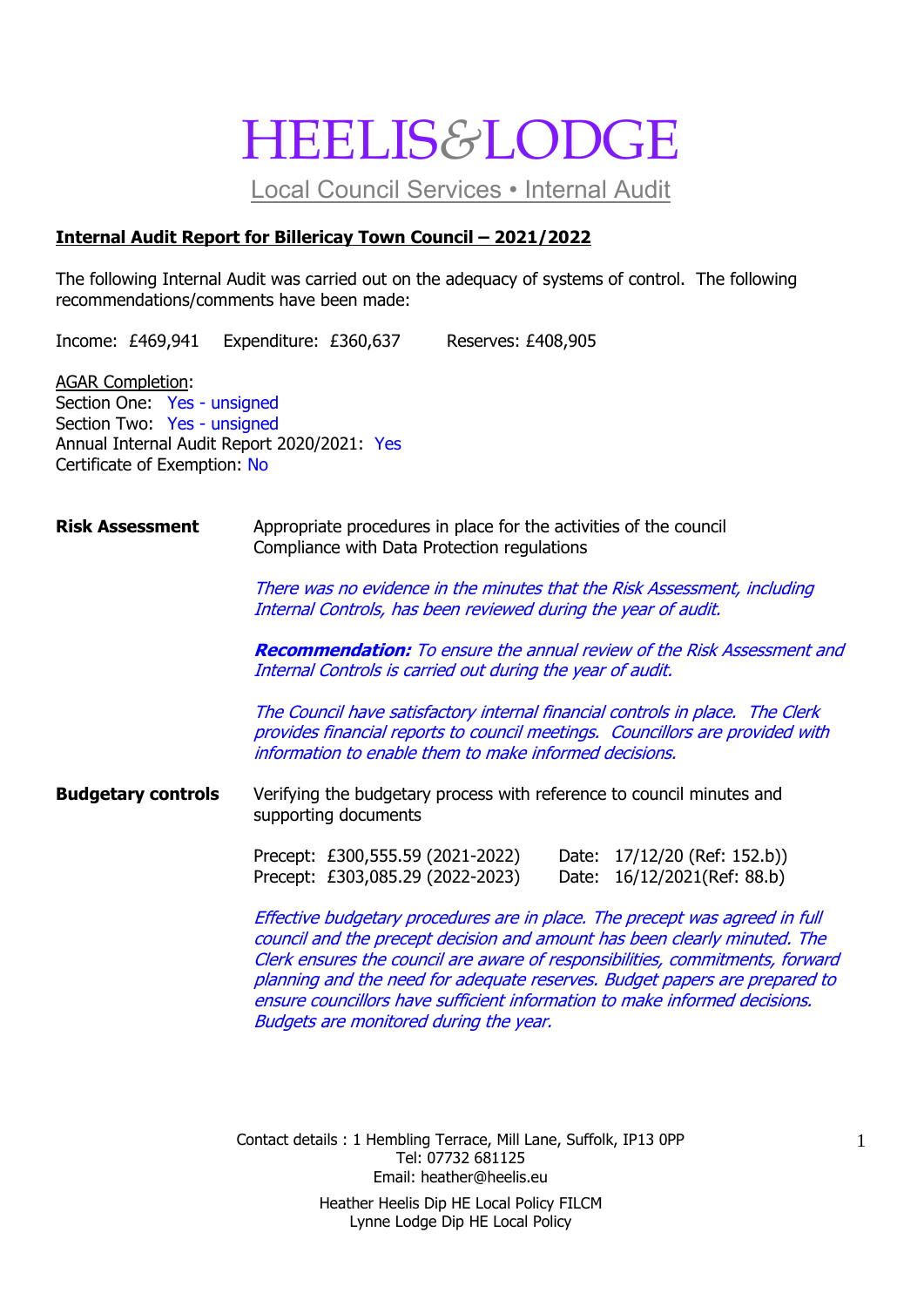| <b>Payroll controls</b>    | PAYE and NIC in place where necessary.<br>Compliance with Inland Revenue procedures<br>Records relating to contracts of employment<br>PAYE System in place: Yes<br>Employer's Reference: 083/BA9168<br>P60s issued: Yes<br>The Council continue to operate RTI in accordance with HMRC regulations.<br>Payroll is outsourced. All supporting paperwork is in place and P60s have been |                                                                                                                                                                 |             |  |
|----------------------------|---------------------------------------------------------------------------------------------------------------------------------------------------------------------------------------------------------------------------------------------------------------------------------------------------------------------------------------------------------------------------------------|-----------------------------------------------------------------------------------------------------------------------------------------------------------------|-------------|--|
|                            | produced as part of the year end process.                                                                                                                                                                                                                                                                                                                                             |                                                                                                                                                                 |             |  |
| <b>Asset control</b>       | Inspection of asset register and checks on existence of assets<br>Cross checking on insurance cover                                                                                                                                                                                                                                                                                   |                                                                                                                                                                 |             |  |
|                            | A separate asset register is in place. Values are recorded at cost value/insurance<br>value. The total value of assets are recorded at £2,293,082. The figure in the<br>asset register corresponds with the figure in Section 2, Box 9 of the AGAR.                                                                                                                                   |                                                                                                                                                                 |             |  |
| <b>Bank Reconciliation</b> | Regularly completed and cash books reconcile with bank statements                                                                                                                                                                                                                                                                                                                     |                                                                                                                                                                 |             |  |
|                            | all accounts.                                                                                                                                                                                                                                                                                                                                                                         | All were in order. Bank Reconciliations are carried out regularly. The bank<br>statements reconciled with the end of year accounts and bank reconciliations for |             |  |
|                            | <b>Bank Balances at 31 March were confirmed as:</b>                                                                                                                                                                                                                                                                                                                                   |                                                                                                                                                                 |             |  |
|                            | Barclays Current #1                                                                                                                                                                                                                                                                                                                                                                   | <i>xxxx2272</i>                                                                                                                                                 | £11,787.45  |  |
|                            | <b>Barclays Current #2</b>                                                                                                                                                                                                                                                                                                                                                            | xxxx4536                                                                                                                                                        | £4,308.29   |  |
|                            | <b>Barclays Active Saver</b>                                                                                                                                                                                                                                                                                                                                                          | <i><b>XXXX0335</b></i>                                                                                                                                          | £15,309.30  |  |
|                            | Bank of Scotland                                                                                                                                                                                                                                                                                                                                                                      | <i><b>XXXX8838</b></i>                                                                                                                                          | £257,140.00 |  |
|                            | Saffron BS #1                                                                                                                                                                                                                                                                                                                                                                         | <b>XXXX5093</b>                                                                                                                                                 | £56,813.87  |  |
|                            | Saffron BS #2                                                                                                                                                                                                                                                                                                                                                                         | xxxx5085                                                                                                                                                        | £56,813.87  |  |
| <b>Reserves</b>            | General Reserves are reasonable for the activities of the Council<br>Earmarked Reserves are identified                                                                                                                                                                                                                                                                                |                                                                                                                                                                 |             |  |
|                            | The Council have adequate general reserves (£303,747) and have identified<br>earmarked reserves (£105158) in their year end accounts.                                                                                                                                                                                                                                                 |                                                                                                                                                                 |             |  |
|                            | PWLB balance at 31/3/2022: £1,176,273.17                                                                                                                                                                                                                                                                                                                                              |                                                                                                                                                                 |             |  |
|                            |                                                                                                                                                                                                                                                                                                                                                                                       |                                                                                                                                                                 |             |  |
|                            |                                                                                                                                                                                                                                                                                                                                                                                       |                                                                                                                                                                 |             |  |
|                            |                                                                                                                                                                                                                                                                                                                                                                                       |                                                                                                                                                                 |             |  |

Contact details : 1 Hembling Terrace, Mill Lane, Suffolk, IP13 0PP Tel: 07732 681125 Email: heather@heelis.eu Heather Heelis Dip HE Local Policy FILCM Lynne Lodge Dip HE Local Policy